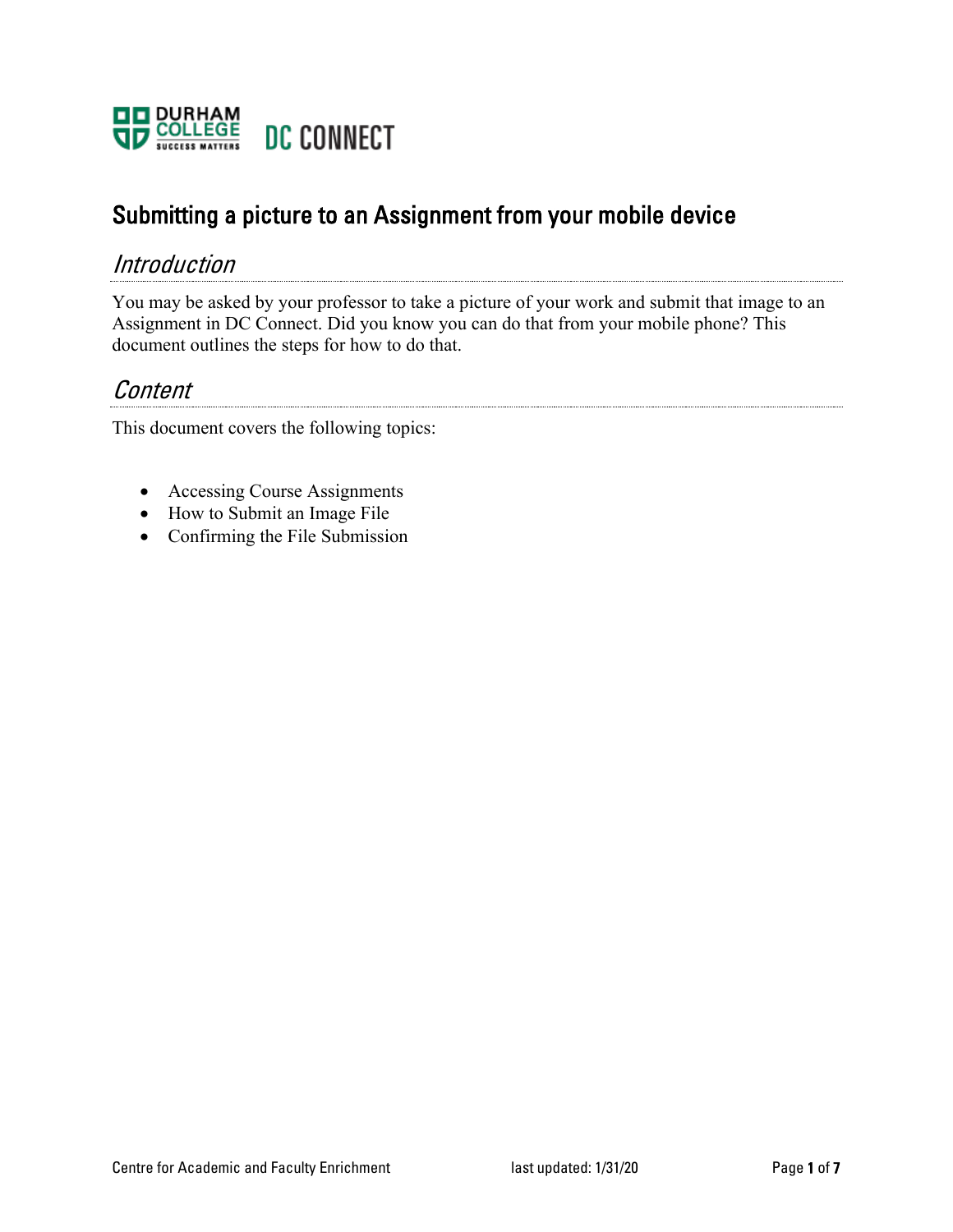DC Connect on your mobile device works the same as when you access it on a desktop (or laptop) computer.

Open a browser, go to DC Connect, and then tap on the course you want to submit the assignment to.

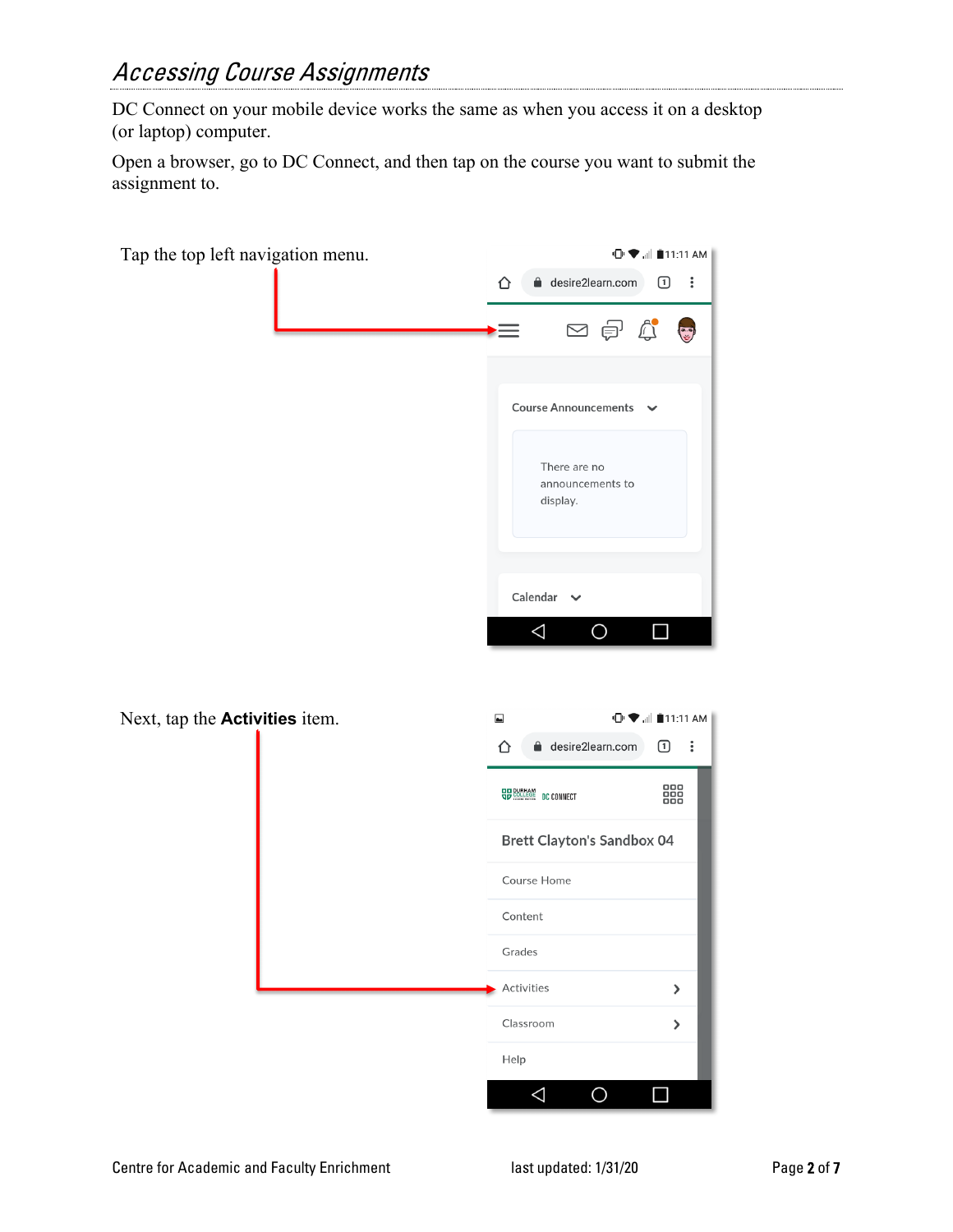

## How to Submit an Image File

You are now in the Assignments tool and ready to take your picture.

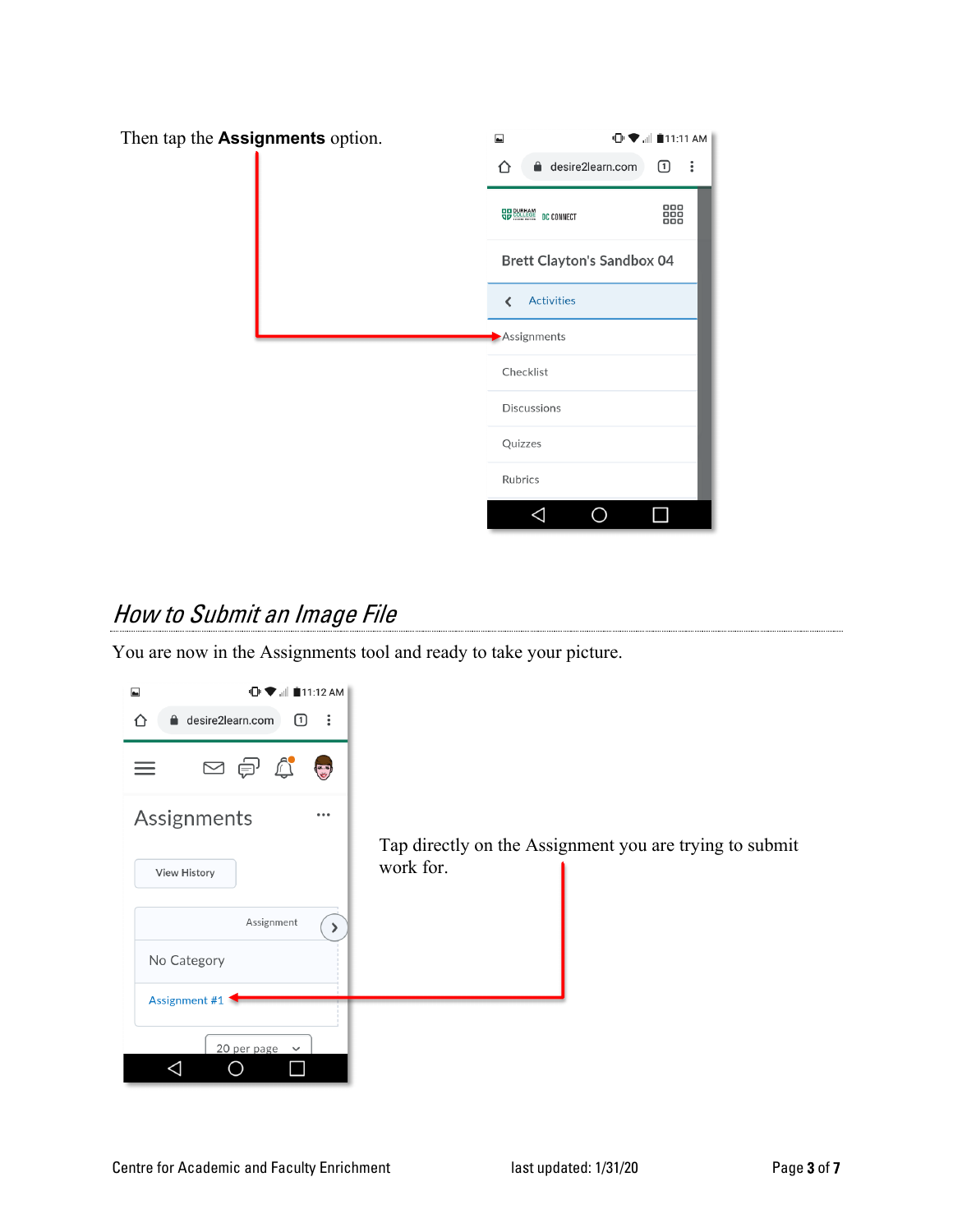| $\blacktriangle$<br>$\mathbf{C}$ $\mathbf{C}$ $\mathbf{C}$ $\mathbf{C}$ $\mathbf{C}$ $\mathbf{D}$ $\mathbf{C}$ $\mathbf{D}$ $\mathbf{D}$ $\mathbf{D}$ $\mathbf{D}$ $\mathbf{D}$ $\mathbf{D}$ $\mathbf{D}$ $\mathbf{D}$ $\mathbf{D}$ $\mathbf{D}$ $\mathbf{D}$ $\mathbf{D}$ $\mathbf{D}$ $\mathbf{D}$ $\mathbf{D}$ $\mathbf{D}$ $\mathbf{D}$ $\mathbf{$ |                                        |
|--------------------------------------------------------------------------------------------------------------------------------------------------------------------------------------------------------------------------------------------------------------------------------------------------------------------------------------------------------|----------------------------------------|
| Add a File - Brett Clayton's<br>Sandbox 04 - Durham College                                                                                                                                                                                                                                                                                            | ×                                      |
| Your browser does not<br>support dropping files from<br>your device.                                                                                                                                                                                                                                                                                   |                                        |
| <b>P</b> Upload                                                                                                                                                                                                                                                                                                                                        | Next, tap on the <b>Upload</b> button. |
| You can upload files up to a<br>maximum of 1 GB.                                                                                                                                                                                                                                                                                                       |                                        |
|                                                                                                                                                                                                                                                                                                                                                        |                                        |
| Add<br><b>Back</b>                                                                                                                                                                                                                                                                                                                                     | Ca                                     |
| ◁                                                                                                                                                                                                                                                                                                                                                      |                                        |
|                                                                                                                                                                                                                                                                                                                                                        |                                        |
|                                                                                                                                                                                                                                                                                                                                                        |                                        |
|                                                                                                                                                                                                                                                                                                                                                        |                                        |
| $\mathbb{C} \blacktriangleright \mathbb{C}$ $\mathbb{C}$ $\mathbb{C}$ 11:12 AM<br>┗<br><b>KUDIIC: ASSIGNMENT #1</b><br>囲<br>$- / 16$                                                                                                                                                                                                                   | D                                      |
|                                                                                                                                                                                                                                                                                                                                                        |                                        |
|                                                                                                                                                                                                                                                                                                                                                        |                                        |
| <b>Submit Assignment</b>                                                                                                                                                                                                                                                                                                                               |                                        |
| Files to submit *                                                                                                                                                                                                                                                                                                                                      |                                        |
| (0) file(s) to submit                                                                                                                                                                                                                                                                                                                                  |                                        |
| After uploading, you must click Submit<br>to complete the submission.                                                                                                                                                                                                                                                                                  |                                        |
| Add a File                                                                                                                                                                                                                                                                                                                                             | Then tap the Add a File button.        |
| Record Audio                                                                                                                                                                                                                                                                                                                                           |                                        |
| Record Video                                                                                                                                                                                                                                                                                                                                           |                                        |
|                                                                                                                                                                                                                                                                                                                                                        |                                        |
|                                                                                                                                                                                                                                                                                                                                                        |                                        |
| Comments                                                                                                                                                                                                                                                                                                                                               |                                        |
| ø                                                                                                                                                                                                                                                                                                                                                      |                                        |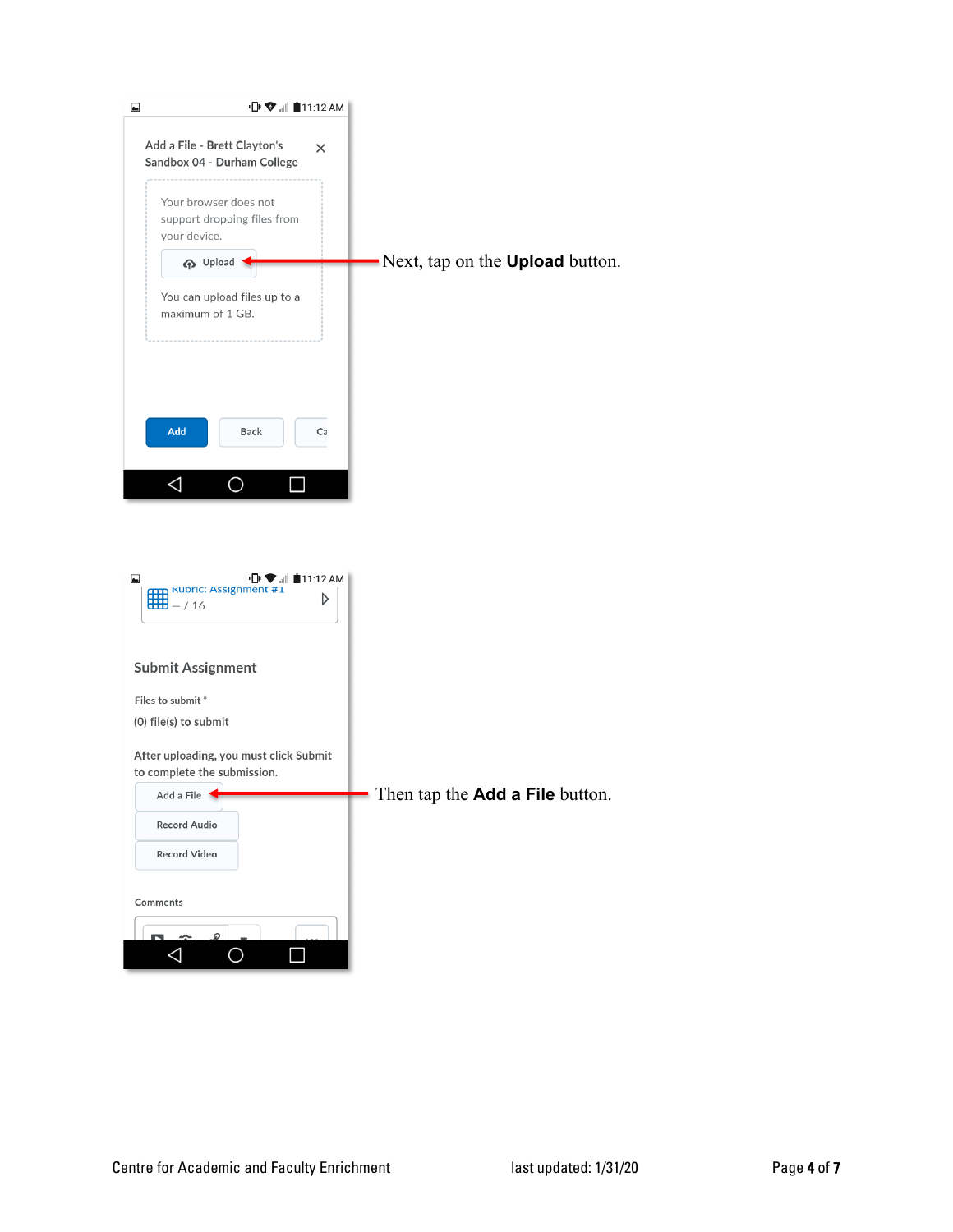

Use the Camera to take a photo of whatever your professor is asking you to submit. Confirm you'd like to use the photo if you are asked by your phone.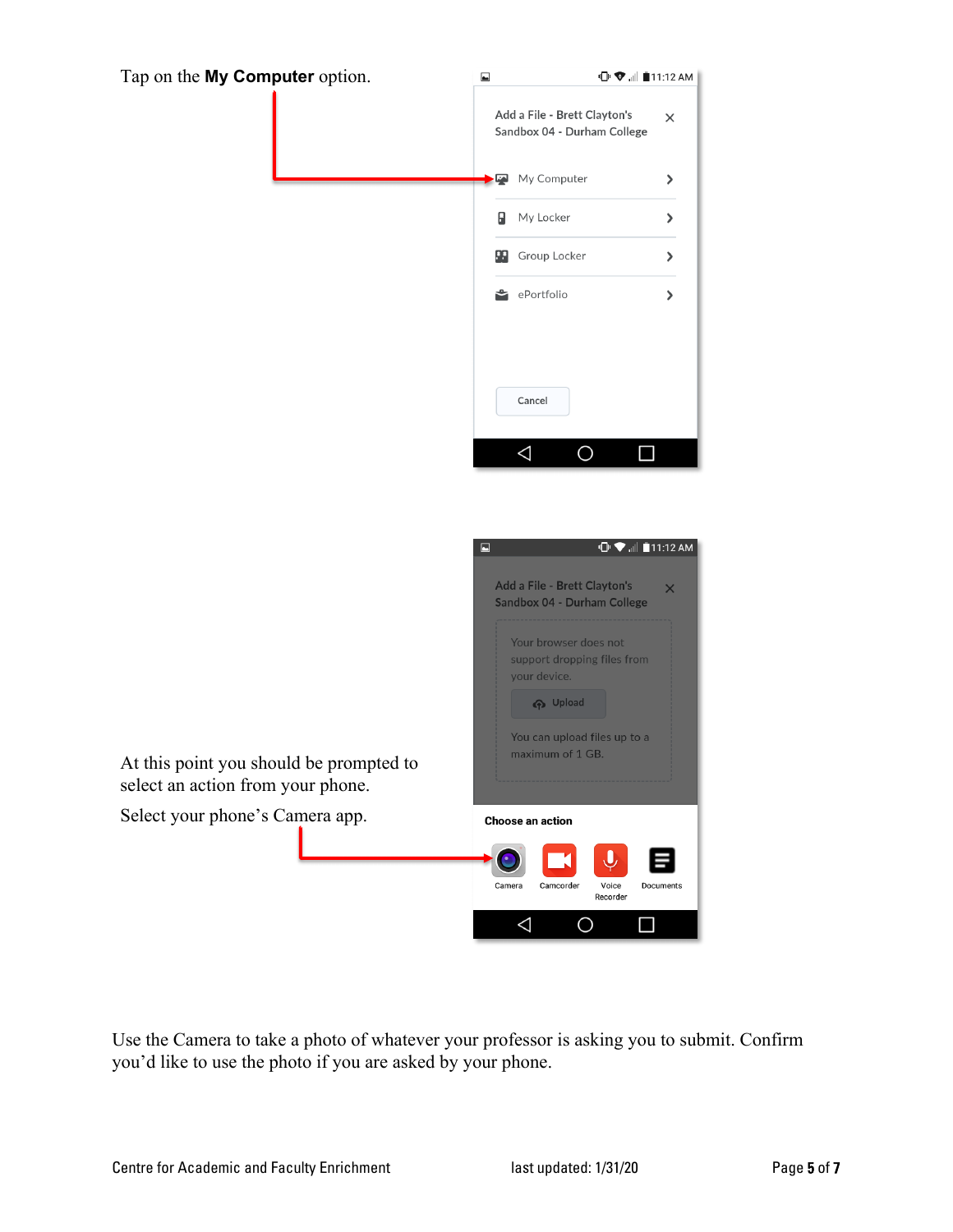